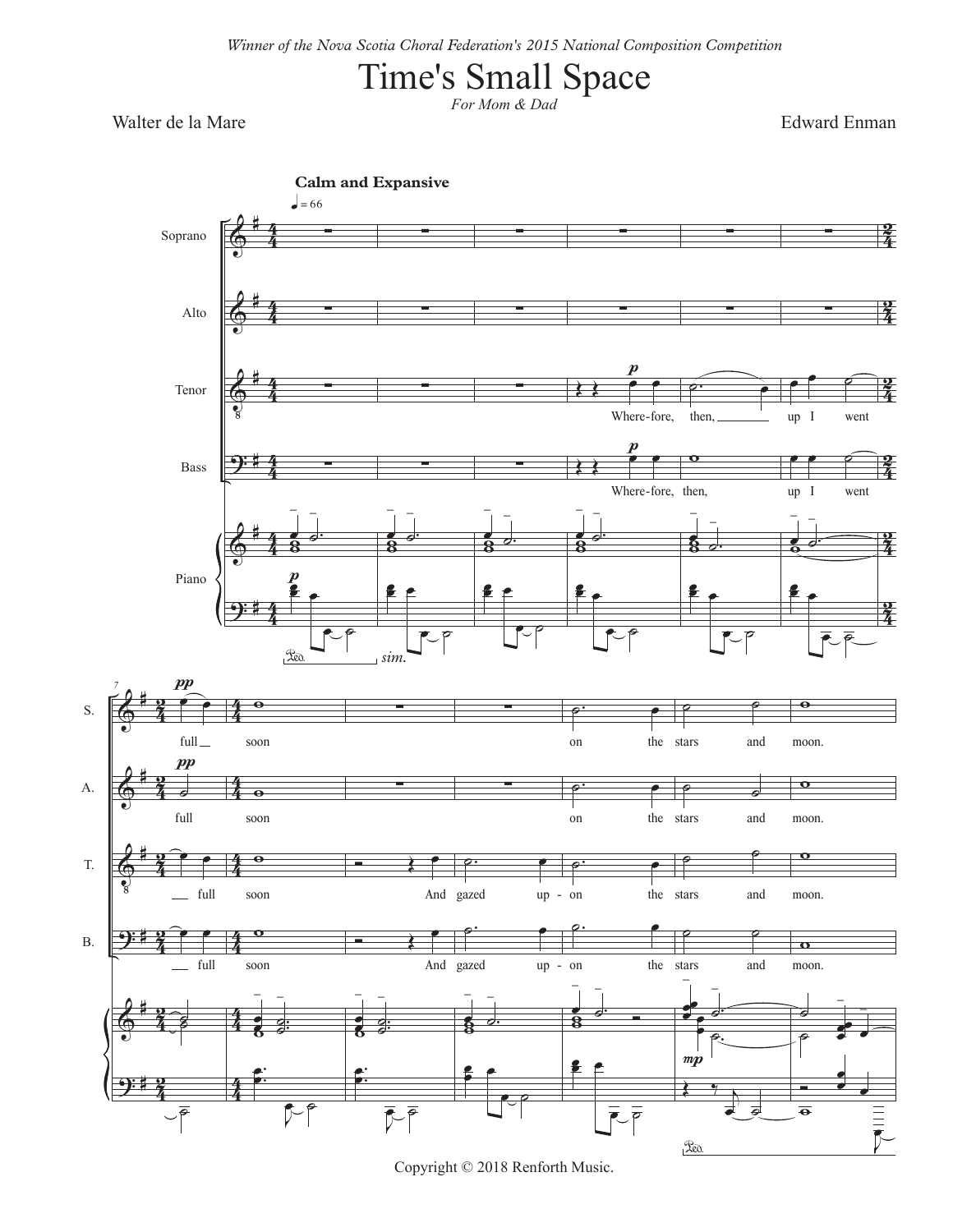

Copyright © 2018 Renforth Music.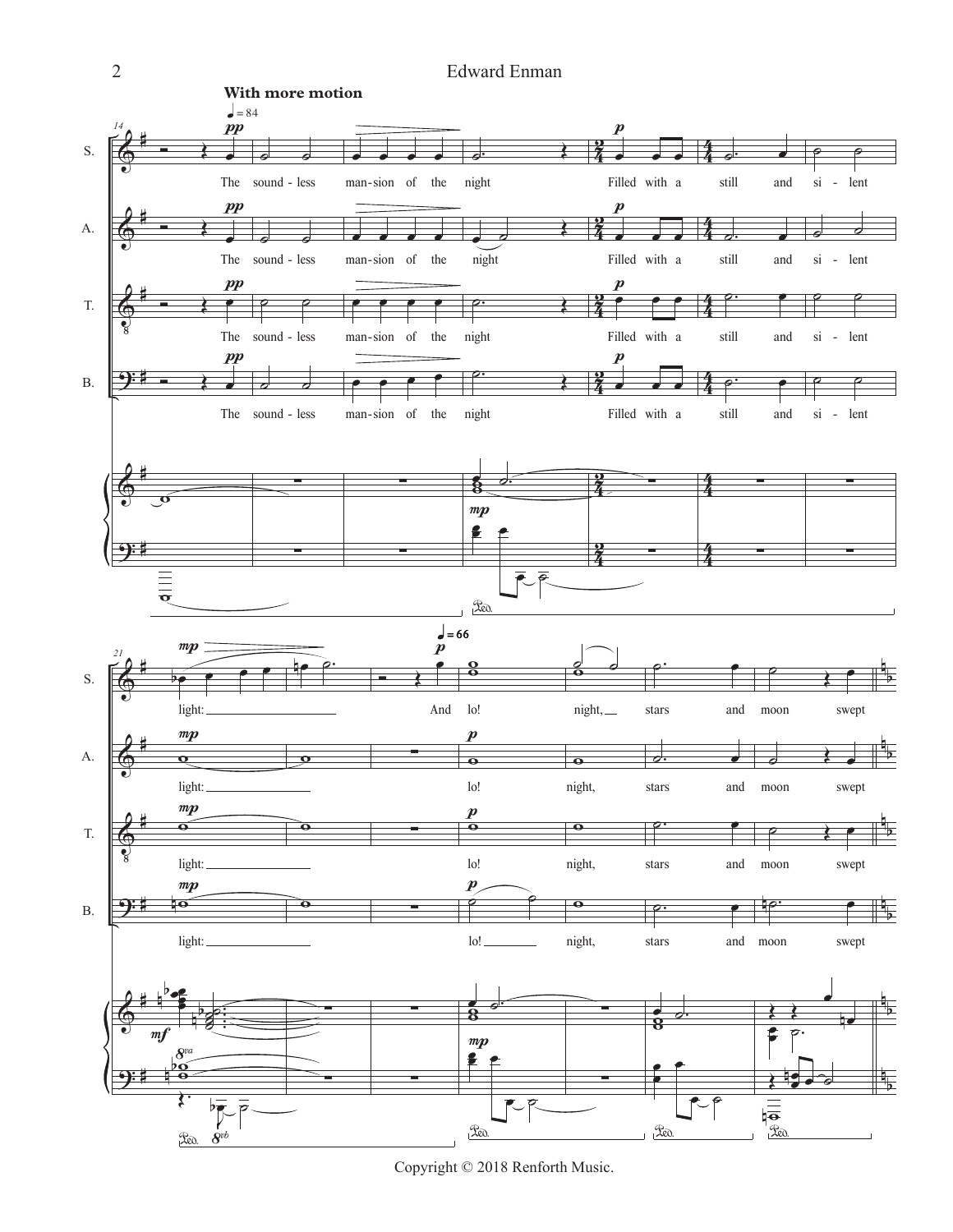

Copyright © 2018 Renforth Music.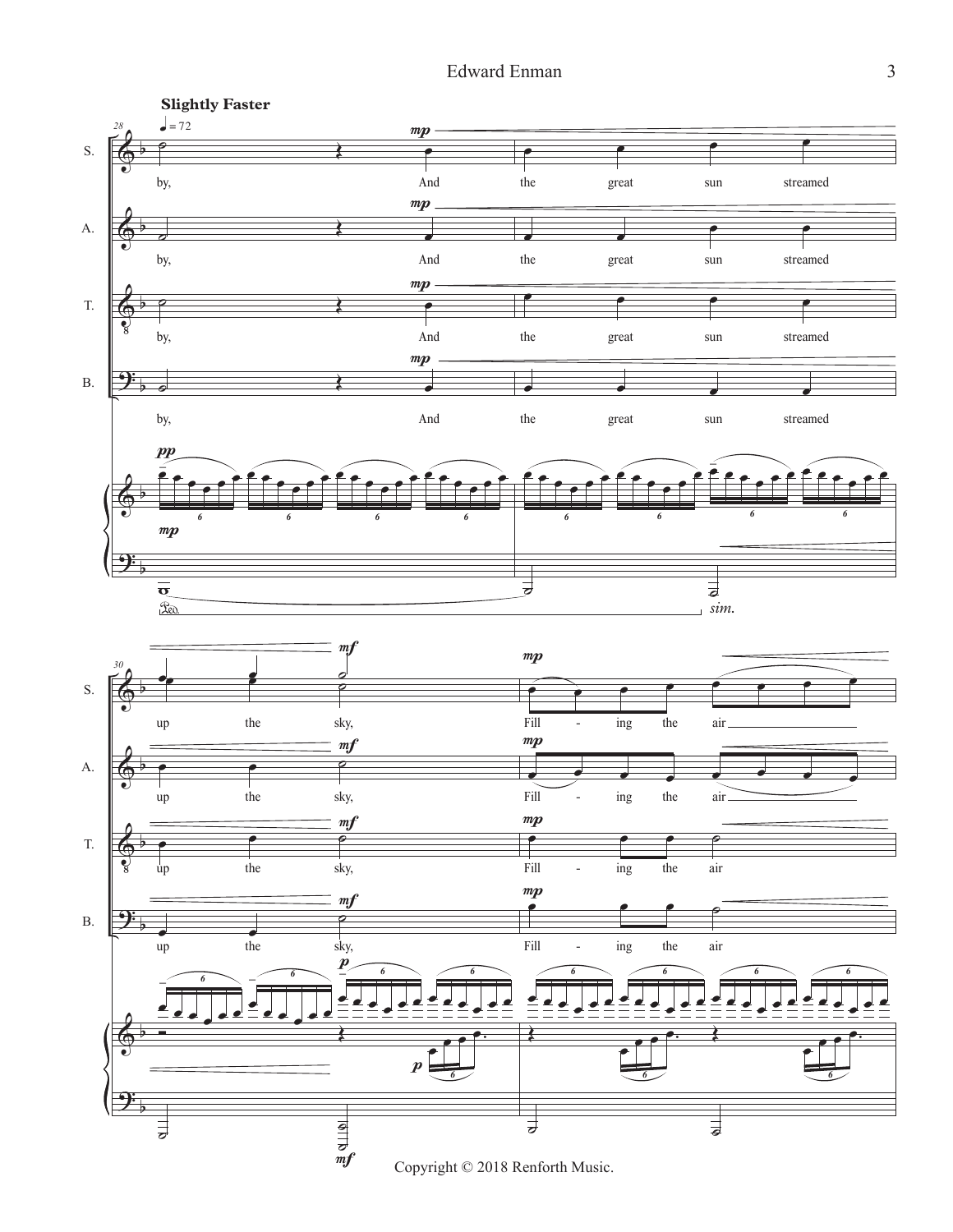4 Edward Enman